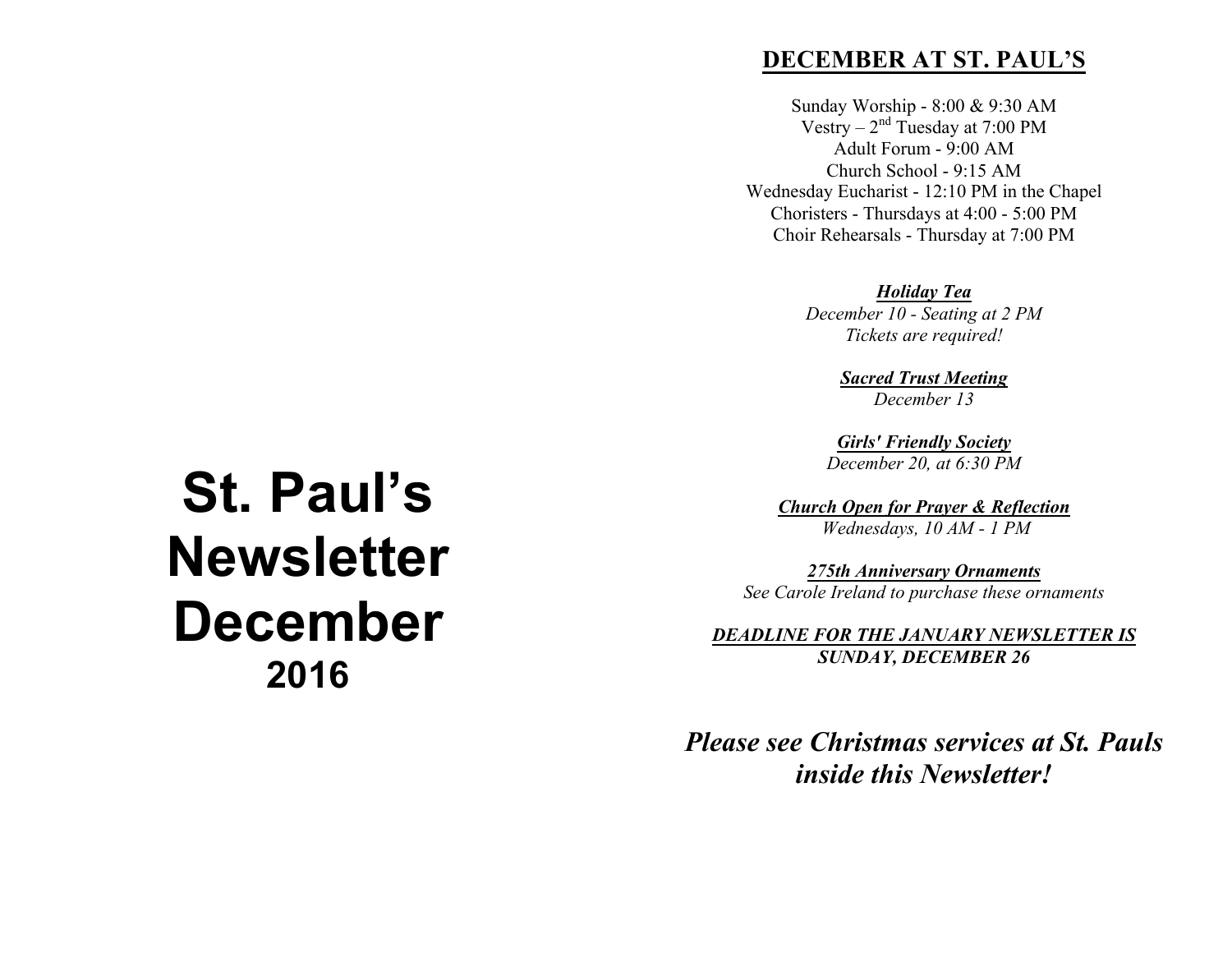## **CHRISTMAS AT ST. PAUL'S**

## **Saturday, December 24: The Eve of the Nativity**

**4:00 PM** Christmas Pageant with Carols & Holy Eucharist (The nursery will be open at this service.)

#### \*\*\*\*\*\*\*\*\*\*\*\*\*

**10:30 PM** Choral Prelude 11:00 PM Candlelight Eucharist with Choir

## **Sunday, December 25: The Nativity of Our Lord**

**9:00 AM** Holy Eucharist with Carols - PG-rated PJ's welcomed!

**Sunday, January 1: The First Sunday After Christmas: 9:00 AM** Christmas Poetry, Carols & Holy Eucharist

(Church School, Nursery and Adult Forum resume Sunday, January 8)

The November Vestry meeting was held on election night, so we agreed to be efficient with our work in order to get home in time to watch election returns. The church had been open during the day for reflection and prayer, and there were several folks who had taken advantage of the opportunity.

The important news of the meeting was the announcement of the resignation of Becky Scalesse as our Director of Christian Education. We will miss her energy and creativity in that job, but we are happy that she and her family plan to stay involved in our community as parishioners.

The major decision the Vestry made at the meeting was to purchase a new phone system from Hawkeye. We had carefully examined options and ultimately felt this would be the best and most cost-effective choice for our needs. We appreciate the help with the selection process provided not only by members of the Vestry but also Tim Rowe and Donna Regan.

In other technology and property news – we will be getting bids from several communications companies to help us assess and potentially upgrade our sound systems, and Bob Mansfield is gathering bids for a snowplowing service.

We also heard a few other updates about our finances, the wonderful Holiday Fair, and the stewardship campaign; the Finance Committee will soon be working on a budget for next year. Remember - if you have not yet submitted a pledge for 2017, it's not too late!

Your wardens, Amy Foster and Chuck Maynard

**Vestry Update**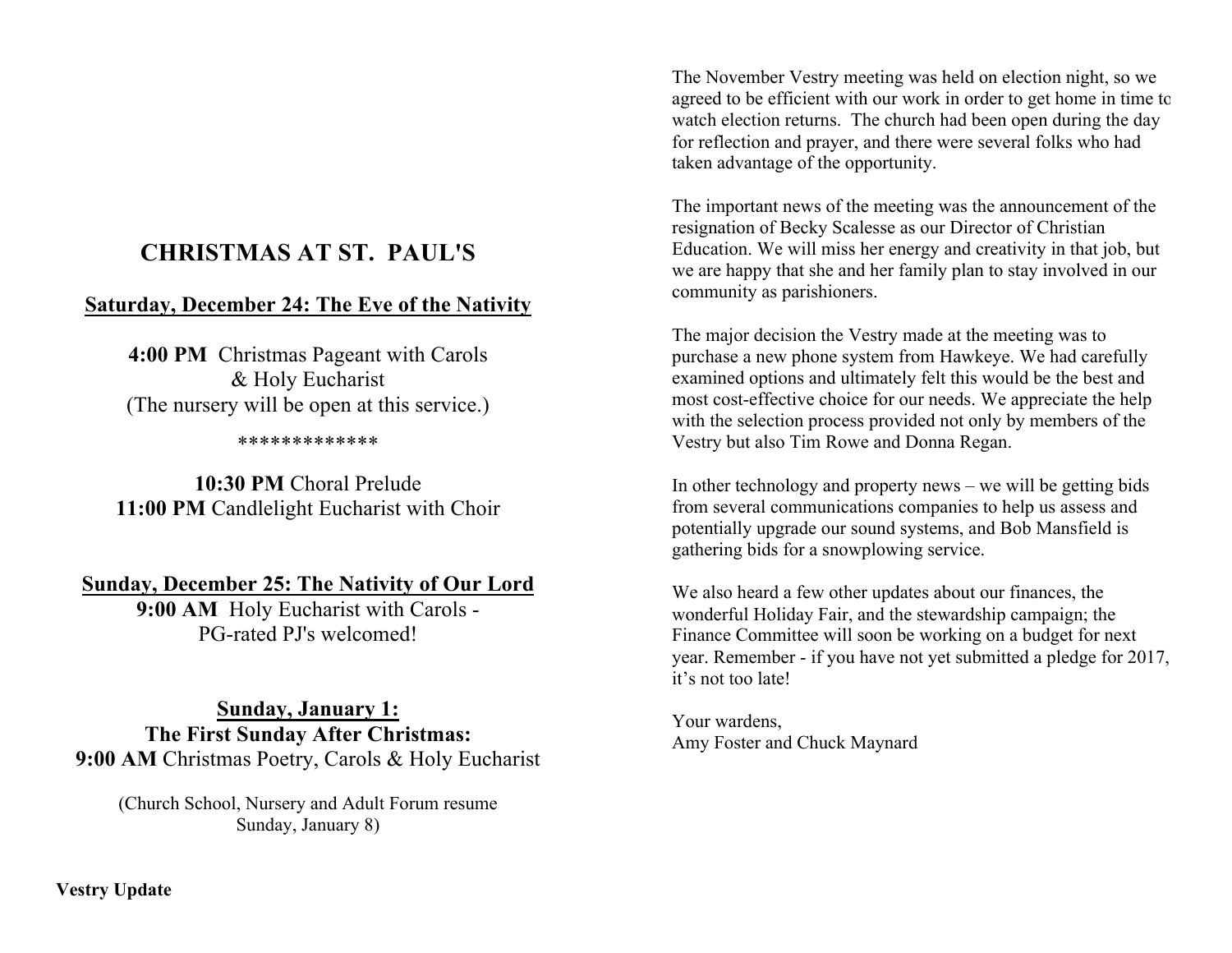## **St. Paul's Holiday Tea!**

Join us for St. Paul's Holiday Tea on December 10! A relaxing time of a plate of tasty sandwiches and desserts, good company and of course, your choice of tea. Tickets are available from the parish office, or on Sundays. There will be two sittings - 12:00 Noon and 2:00 PM and tickets are \$15. We are also looking for people who would like to make sandwiches the morning of the tea, or help with set up of clean up, and servers, we'd love to have you, just let us know.

## **Christmas Flower Memorials**

For those who wish to have Christmas flowers as memorials for loved ones, please have names and contributions in to the parish office by Tuesday, December 20th. Suggested contributions are \$25.

## *St. Paul's Recycles!*

You may have noticed more recycling bins with signs on them around the church and parish hall! The agreement with our new trash company, All Waste, comes with single stream recycling. Please help be good stewards of God's earth by placing all recyclable items – **all types of paper, plastic containers #1 – 7, glass, cans, cardboard** – into the containers, making sure to rinse out all containers before recycling. Thank you for helping in this important effort.

## **Offering Envelopes!**

Soon we will be placing offering envelope boxes on a table in the back of the sanctuary. All boxes will have names on them and will

be placed alphabetically. Please make sure that you pick up your box and not someone else's! If you are unable to get to church to pick up your offering envelopes, please call the parish office and we can arrange for them to be delivered to you. If there is not a box with your name on it and you would like offering envelopes, please contact the parish office and we will be happy to get them to you. Any questions, please call the parish office at 203-369-5050.

**Homeless/Emergency Shelter** - St. Paul's is serving food on Sundays at 6:00 pm. Our sign-up sheets for the first three months are posted on the bulletin board at the back of the church. It would be helpful to have some new volunteers so if you feel called to this ministry and have not served at the Shelter before we will welcome you! Just sign-up and check the new volunteer box and you will be paired with one of our regulars so you can learn the system. The work is easy and rewarding. Any questions can be directed to Trudy Guth. Please also see me if you can help provide a portion of a meal for approx.. 20 people during the Choate shutdowns. Food coverage is usually needed for 2 Sundays in Nov., 3 Sundays over the Christmas and New Year holidays, and 2 Sundays for Easter. Thank you!

## **Church Open for Prayer & Reflection Wednesdays 10 AM - 1 PM**

Wednesdays from 10:00 AM - 1:00 PM, take some time for reflection and prayer on Wednesdays any times between 10 AM and 1PM. ALL are welcome to come and stay for as little or as much of the time as needed. Help spread the word!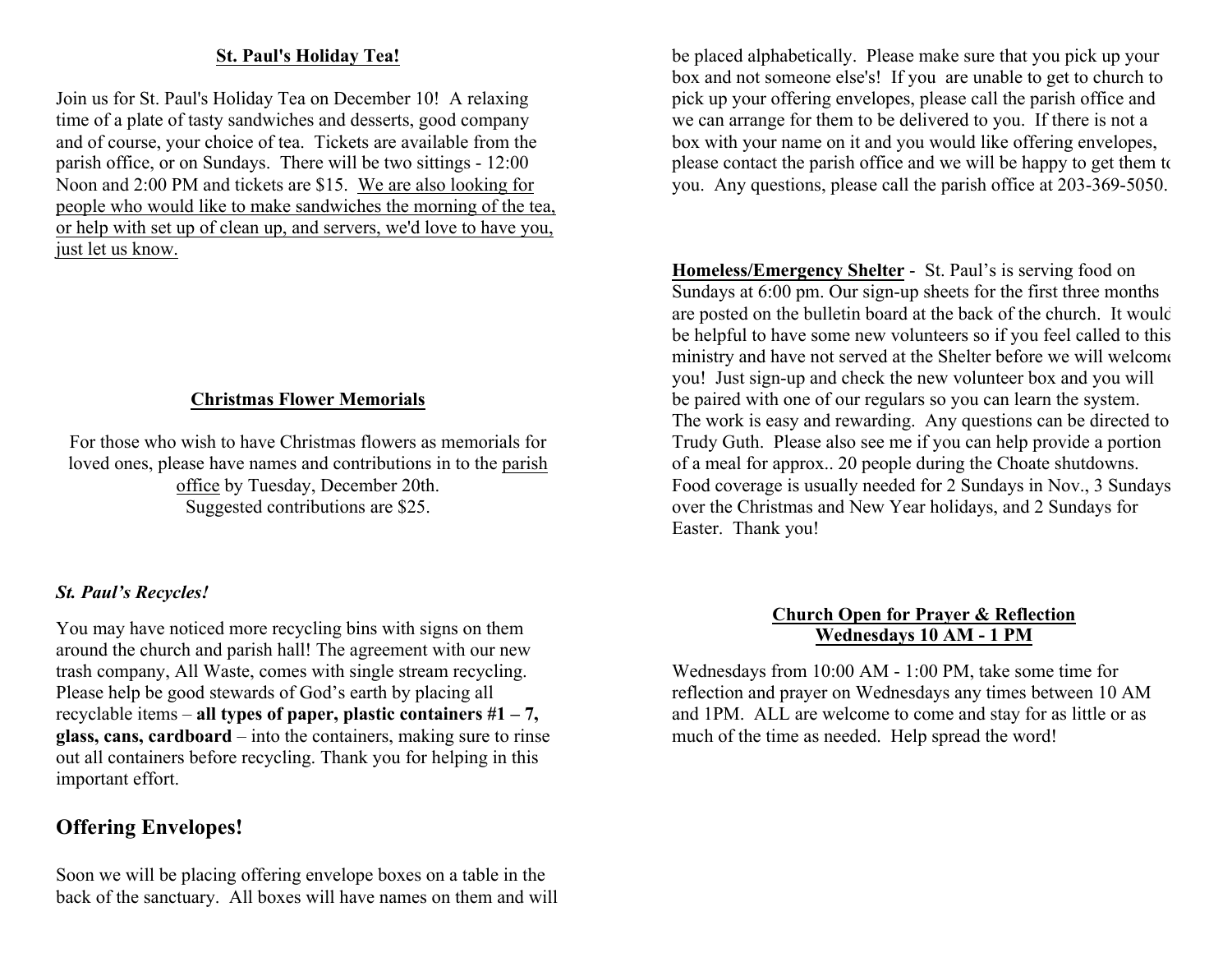

**St. Paul's 275th Anniversary Ornaments** will be on sale soon. The hand-crafted, pewter ornaments depicting St. Paul's Church were drawn and designed by Dan Lyon and custom made by Woodbury Pewterer's, Inc. The ornament project has been made possible through a very generous gift from the Page Family in memory of their parents Dennis & Louise Page. Each ornament sells for \$10. Contact Carole Ireland for more information.

## **Diaper Sundays!**

Our monthly ministry to assist young families with diapers through Nurturing Connections at the Community Health Center in Meriden could use a volunteer or two to assist with purchasing and delivering diapers for needy young families. Each volunteer usually purchases and delivers the diapers once every 3--4 months depending on the number of volunteers. It is a rewarding and much needed service and is not time consuming. If anyone would like to join our team of volunteers or have any questions as to what is involved, please contact Pat Sousa.

**Please advise us of - change of address or telephone numbers**

- **- illness, hospitalizations, deaths**
- **- requests for baptisms, weddings, etc.**



## **GIRLS' FRIENDLY SOCIETY**

St. Paul's G.F.S. branch would like to thank all those who have already donated educational supplies for IRIS (Integrated Refugee & Immigrant Services). As families arrive throughout the year IRIS gives the children a backpack filled with the supplies needed to begin their school careers in the U.S.A.

A note from the IRIS Newsletter said that they had processed as many families during the month of July, 2016 as were processed in all of 2015. This shows that the supplies are very much needed.

This GFS Mission Project continues through 2016 so there is still the opportunity to donate supplies in the collection box in the rear of the church near the font.

Thank you for your help!

## **SCHOOL SUPPLIES NEEDED**

**Back Packs; Notebooks; Loose Leaf Paper; Binders; Folders; Pencil Boxes; Pencils; Pens; Highlighters; Glue Sticks; Graphing Calculators; Pencil Sharpeners; Scissors; Colored Pencils; Crayons; Rulers; Erasers; Beginner Reading Books**

In other news, the St. Paul's Branch of the Girls' Friendly Society meets at the church twice a month and welcomes girls beginning at age 5. Our next meeting of this school year is **Tuesday, December 15, 2016 from 6:30 to 8:00 pm** in the classroom. A complete schedule of meetings through December will be e-mailed to all families.

 $\mathcal{L} = \{ \mathcal{L} \mathcal{L} \mathcal{L} \mathcal{L} \mathcal{L} \mathcal{L} \mathcal{L} \mathcal{L} \mathcal{L} \mathcal{L} \mathcal{L} \mathcal{L} \mathcal{L} \mathcal{L} \mathcal{L} \mathcal{L} \mathcal{L} \mathcal{L} \mathcal{L} \mathcal{L} \mathcal{L} \mathcal{L} \mathcal{L} \mathcal{L} \mathcal{L} \mathcal{L} \mathcal{L} \mathcal{L} \mathcal{L} \mathcal{L} \mathcal{L} \mathcal{L} \mathcal{L} \mathcal{L} \mathcal{L} \$ 

We look forward to seeing all returning members and welcoming new ones!

See you all soon!! Karen Rowe, Branch Advisor & Jane Smith, Leader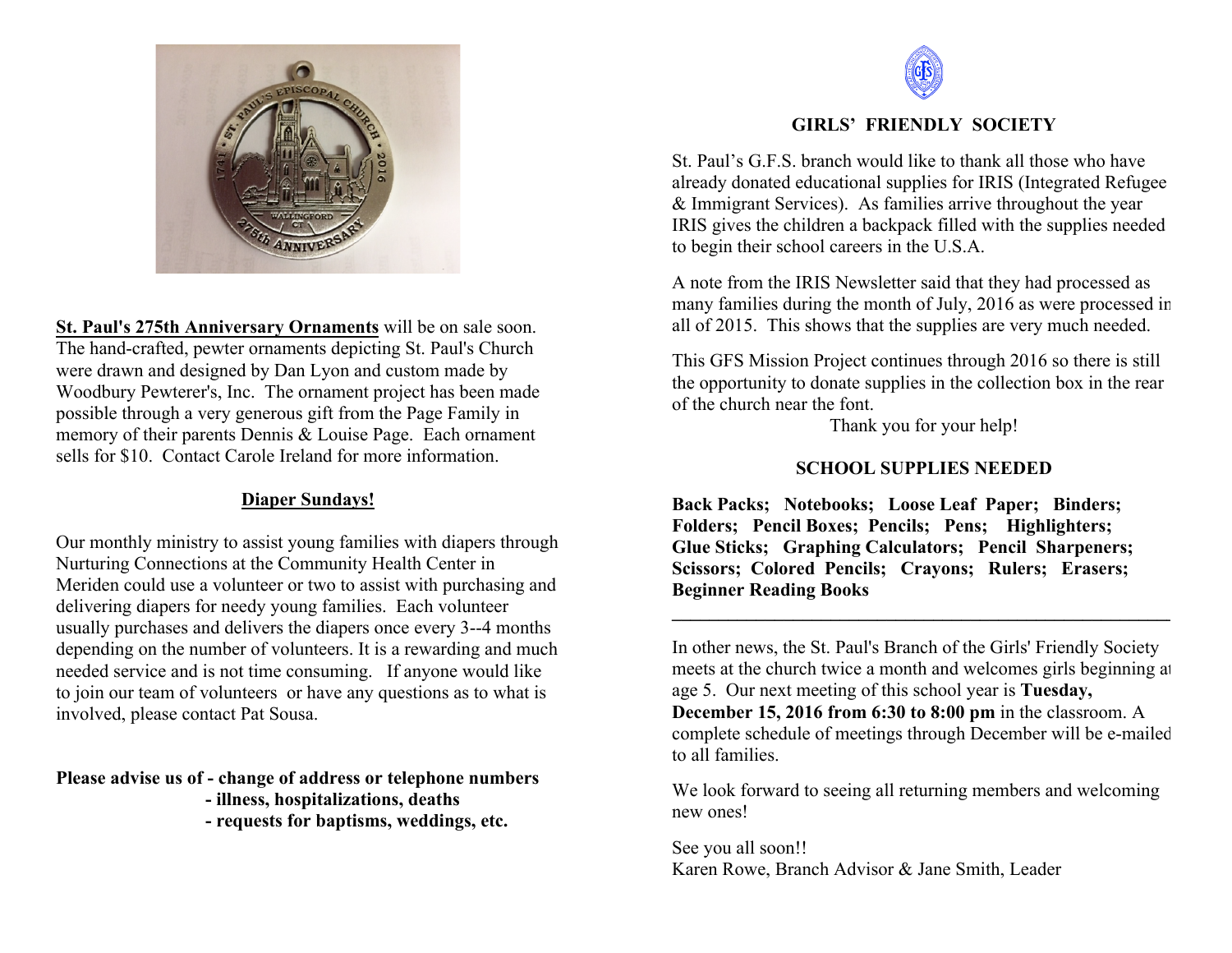## St Paul's Holiday Fair

This year's Holiday Fair was held on Saturday, November 5. Karen Rowe, Helen Stowe and myself, Carole Ireland, partnered to chair the fair. The 3 way division of duties worked out well and Helen and I truly benefitted from Karen's years of experience. The fair was a big success and made approximately \$6,300.00.

We are thankful to Karen Rowe who advertised for the crafters and then worked with them to assure that their particular table needs and setups were met. About 20 crafters paid to be at the fair.

We extend a very special thank you to George Swenson who coordinated the apple pie making and baking. St Paul's was again blessed to receive the very generous donation of apples from Rebecca and Eric Henry and Blue Hill Orchards. The apple peelers, slicers, dough makers, dough rollers, assemblers and bakers did an excellent job making 187 traditional apple pies and 50 deep dish pies. They were delicious!

Also, many thanks to the following folks: Marsha Cutrole who ran the Christmas Loft/Golden Elephant Room; Nancy Jermine who transformed the Common Room into a Jewelry/Accessory Boutique; Holly Frost who ran the baked table; Lisa and Brian Sabia for overseeing the kitchen and preparing the delicious food items; Jane Smith for selling the pies (almost every one was sold by the end of the fair); Helen Stowe for coordinating and assembling the many baskets for the very popular basket raffle; Debi Page for selling tickets for the Christmas Tea; to those who helped me by selling the  $275<sup>th</sup>$  Anniversary Ornaments; and the Boy Scouts from Troop 4 who are so helpful and efficient setting up and taking down the tables and chairs.

Finally, a very big thank you to all of you who helped in any way to make this year's Holiday Fair a success.

## Gratefully, Karen Rowe, Helen Stowe and Carole Ireland



## PASTORS OF THE EARLY YEARS

Following the resignation of Mr. Greene a search committee was formed and soon selected the Reverend Leonard H. Flisher to be the new rector. Mr. Flesher was born in Waterbury, graduated from Leigh University and General Theological Seminary. He was ordained in 1937 and had served parishes in Connecticut and Rhode Island. He, his wife Derd and their two children moved to the rectory in October of 1948.

In 1950 a service of thanksgiving was held for the redecoration of the church interior. An organ recital was given to celebrate the re-building and electrification of the 1869 organ. In 1960 the rectory on South Main Street was sold and a new rectory purchased at 582 North Main Street(The South Main Street rectory stood where the Webster Bank now stands.)

A new heating system was installed in 1952, and the horse sheds in the rear of the church were demolished in 1953. In 1953 \$135,000 was raised for the construction of a new Parish House, and it was dedicated in 1956.

Beginning in 1952, a series of seminarians have come from the Berkley Divinity School to assist with parish work. They came from all part of the country and most went on to be ordained. In 1958 the Bishop began to assign curates to St. Paul's. Norman Catir, William Congdon, Robert Bretscher, John Martiner, Stephen Foote, Edward Provost, Andrew Mead, and Malcolm Roberts came to the parish as deacons and were soon ordained to the priesthood. They should be recognized at least as "assistant rectors".

In 1968 Rev. Flisher was awarded an Honorary Doctor of Divinity Degree by the Berkley Divinity School, and in 1970 he was appointed Vicar of St. John the Evangelist Church in Yalesville. Thus began a "yolked" relationship with St John's that lasted for several years. During this time the rector and the curate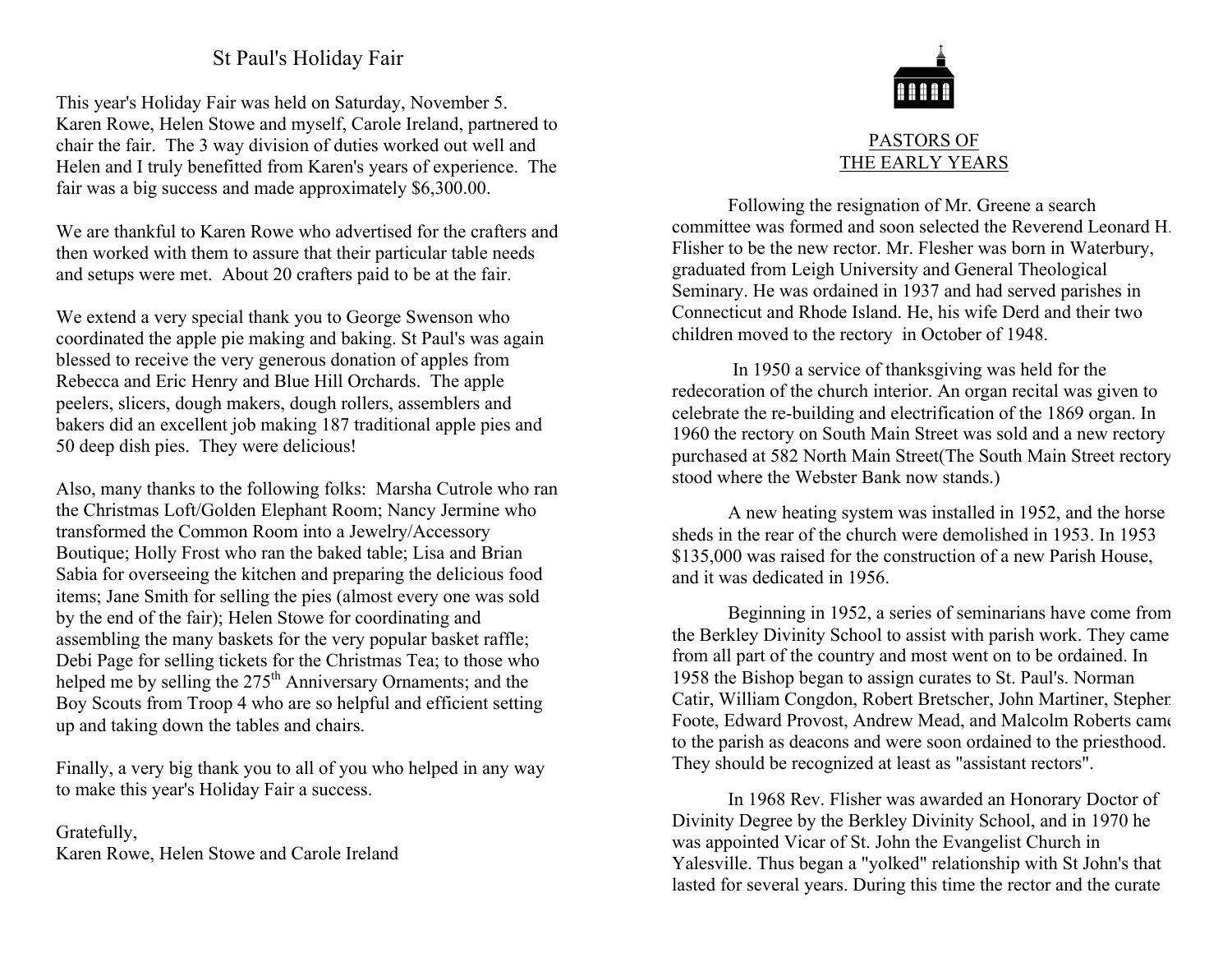worked at both parishes, to the benefit of everyone.

On May 13th, 1973 a Celebration of Thanksgiving of Fr. Flisher's 35th anniversary of his ordination and the 25th anniversary of his arrival at St. Paul's was held. Many former seminarians and curates attended and helped to celebrate the Holy Eucharist. Much more could be written about the Rev. Dr. Leonard H. Flisher's time at St Paul's.

Rev. Flisher preached his last sermon on July 30th, 1977.



## **Holy Baptism**

The Sacrament of Holy Baptism will be celebrated on the following Feast Days: Baptism of Jesus (January 8, 2017), and Easter Vigil (April 15, 2017). Preparation for this celebration of Christian initiation includes a formal application and participation of parents and godparents in our Baptism Workshop and Rehearsal. Please direct any inquiries to the Rector at 203-269- 5050 or rector@stpaulswallingford.org.

**Readers – Ushers – Crucifers – Acolytes – Chalice Bearers!**

Please check your schedules for services and times you are serving. If you are unable to fulfill your obligation, please obtain a substitute for yourself! If you would also inform the parish office of any changes it would be greatly appreciated! Thank you.

> **Times for St. Paul's Sunday Service Comcast Cable Channel 18 Frontier Channel 99 www.WPAA.TV** - **WPAA on the Internet Sunday - 5:00 PM Monday - 8:00 AM Wednesday - 2:00 PM Saturday - 7:00 PM**

The parish office is open Tuesday – Friday 9:00 AM – 3:00 PM.

*A Blessed Christmas*

*to you all* 

*and a* 

*Peaceful and Healthy*

*New Year*